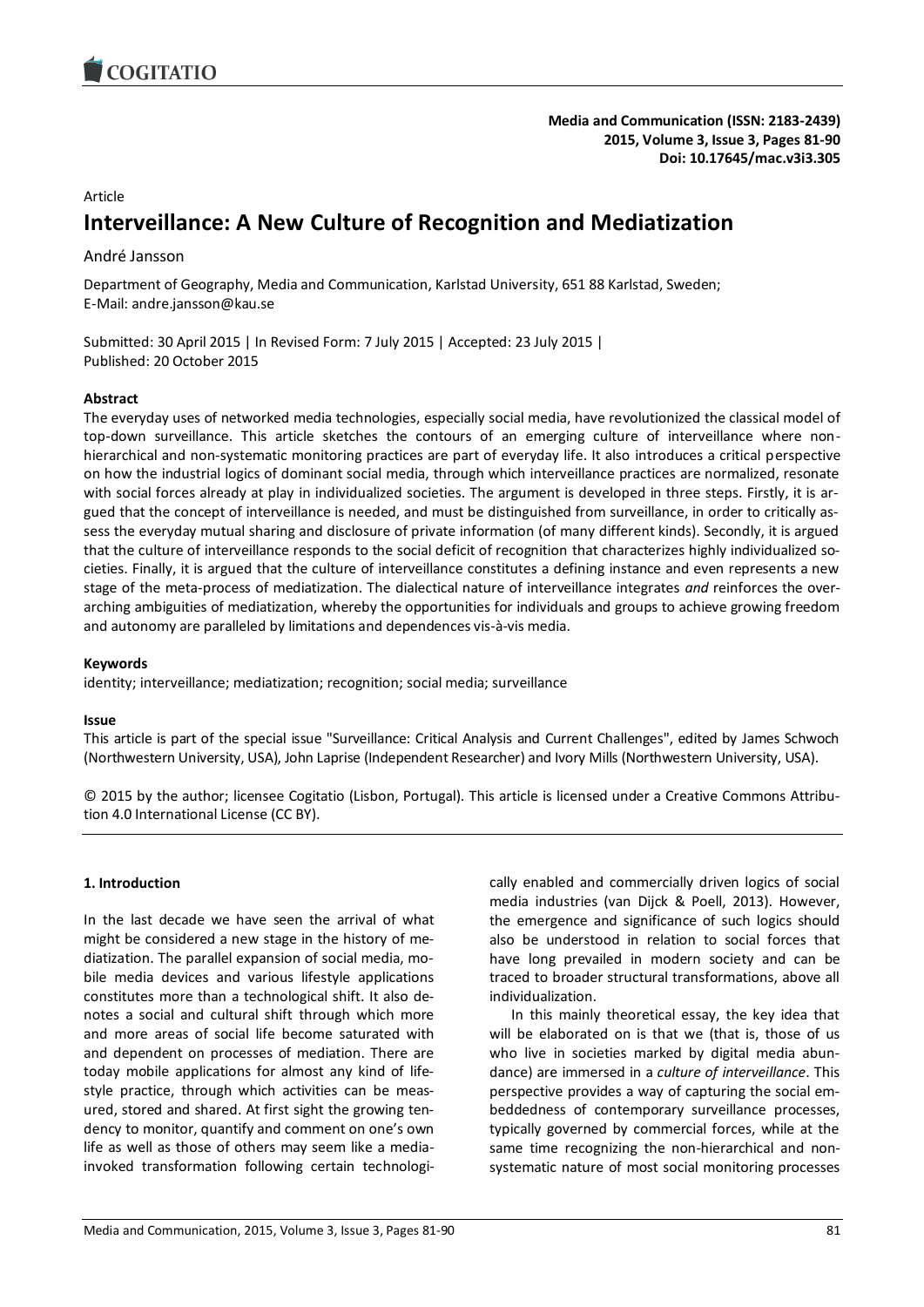occurring in everyday life. It is also a way of pointing out what is new about contemporary mediatization; how the industrial logics of dominant social media resonate with the everyday social characteristics of individualized modern society. Mediatization is basically understood as a historical meta-process whereby a variety of social realms, in organizational settings as well as everyday life, become increasingly adapted to and dependent upon media technologies and institutions (see, e.g., Couldry & Hepp, 2013; Krotz, 2007; Lundby, 2014).

Starting out from these fundamental assumptions, my aim is to explore three interconnected arguments, each constituting a separate section of the text. Firstly, it will be argued that the concept of interveillance is needed in order to critically assess the everyday mutual sharing and disclosure of private information (of many different kinds) that constitutes an increasing share of all media practices. The concept is needed not only for defining particular forms of mediated interaction, namely those forms marked by digital connectivity (van Dijck, 2012, 2013), but also more indirectly in order to preserve the conceptual specificity and critical potential of the term surveillance. In the first part of the essay the properties of interveillance will be discussed in relation to related concepts, notably lateral surveillance (Andrejevic, 2005) and social surveillance (Marwick, 2012).

Secondly, it will be argued that the culture of interveillance responds to the *social deficit of recognition*  that characterizes highly individualized societies. Interveillance breeds in the soils of an other-directed social landscape that had already been diagnosed in the mid 20<sup>th</sup> century by sociologists like David Riesman (1950) and later by Giddens (1991) and Beck and Beck-Gernsheim (2002), amongst others. The second part of the essay will, through an engagement with Axel Honneth's (2012) theory of recognition, discuss the ways in which dominant forms of social media and accompanying representational spaces of interveillance largely reinforce this sense of lack, while at the same time circulating promises of mutual recognition and individual growth. This is to say that the culture of interveillance holds a dialectical character where striving for recognition coalesces with social simulations that bind individuals closer to technological and commercial structures of dependence.

Thirdly, by way of conclusion, it will be argued that the culture of interveillance constitutes a defining instance of contemporary mediatization. The dialectical nature of interveillance integrates *and* reinforces the overarching ambiguities of mediatization, whereby the opportunities for individuals and groups to achieve growing freedom and autonomy are paralleled by limitations and dependences vis-à-vis media. Interveillance constitutes an entry point for grasping how new forms of normalized media dependence are replacing and displacing pre-established patterns tied to the mass media era. Interveillance gives us an analytical tool for conducting critical analyses of how the dialectics of mediatization are played out and socially constructed at the level of everyday life.

This article should also make an epistemological contribution to the mediatization debate. Whereas mediatization research has been accused of being media-centric, that is, explaining social transformations too much in terms of media change (see Deacon & Stanyer, 2014), my analysis adheres to the broadly accepted view of mediatization as concerned with the *interplay* between media, culture and society (see, e.g., Hepp, 2013; Hepp, Hjarvard, & Lundby, 2015; Krotz, 2007). Through the concept of interveillance, which articulates the fundamental role of long-term social transformations like individualization in *conditioning media change*, the aim is to stress the continuously contested and socially moulded nature of mediatization (Jansson, forthcoming). In addition, the dialectical understanding of mediatization paves the way for rethinking mediatization as a research programme for *immanent critique*. Mediatization is at its strongest when it captures the inherent and continuously evolving social contradictions and ambivalences that mark out media saturated societies, notably in terms of liberating versus constraining forces. Accordingly, the dialectical perspective needs to move beyond and build bridges between the predominant social-constructivist and institutionalist frameworks (see Couldry & Hepp, 2013). In the more confined analysis of interveillance the combination of recognition theory (Honneth, 2012) and theorizations of emerging "social media logics" (van Dijck & Poell, 2013) constitutes one such bridge.

#### **2. Interveillance and the Social Relocation of Media**

One thing that distinguishes our contemporary media landscape from what it looked like just one or two decades ago is the *social location* of media. In addition to their traditional position between people and various organizational entities (including media institutions) that characterized the mass media landscape (see Hjarvard, 2013, pp. 23-27), media technologies are now to a greater extent located *between people*. This is not to say that interpersonal media are all new; telephony and the postal system have been crucial to the history of modernity. Nor is it to say that today's networked media, enabling various forms of many-to-many communication, have replaced mass media; rather these forms co-exist and interact in various ways, giving rise to increasingly complex media landscapes. If we are to understand the consequences of mediatization at the level of social life, that is, how various lifestyle sectors (Giddens, 1991) are successively made dependent on and adapted to certain technologies and institutions of mediation (Jansson, 2013), we must account for this multi-layeredness while at the same time disentangling what is succinctly new about the current situation.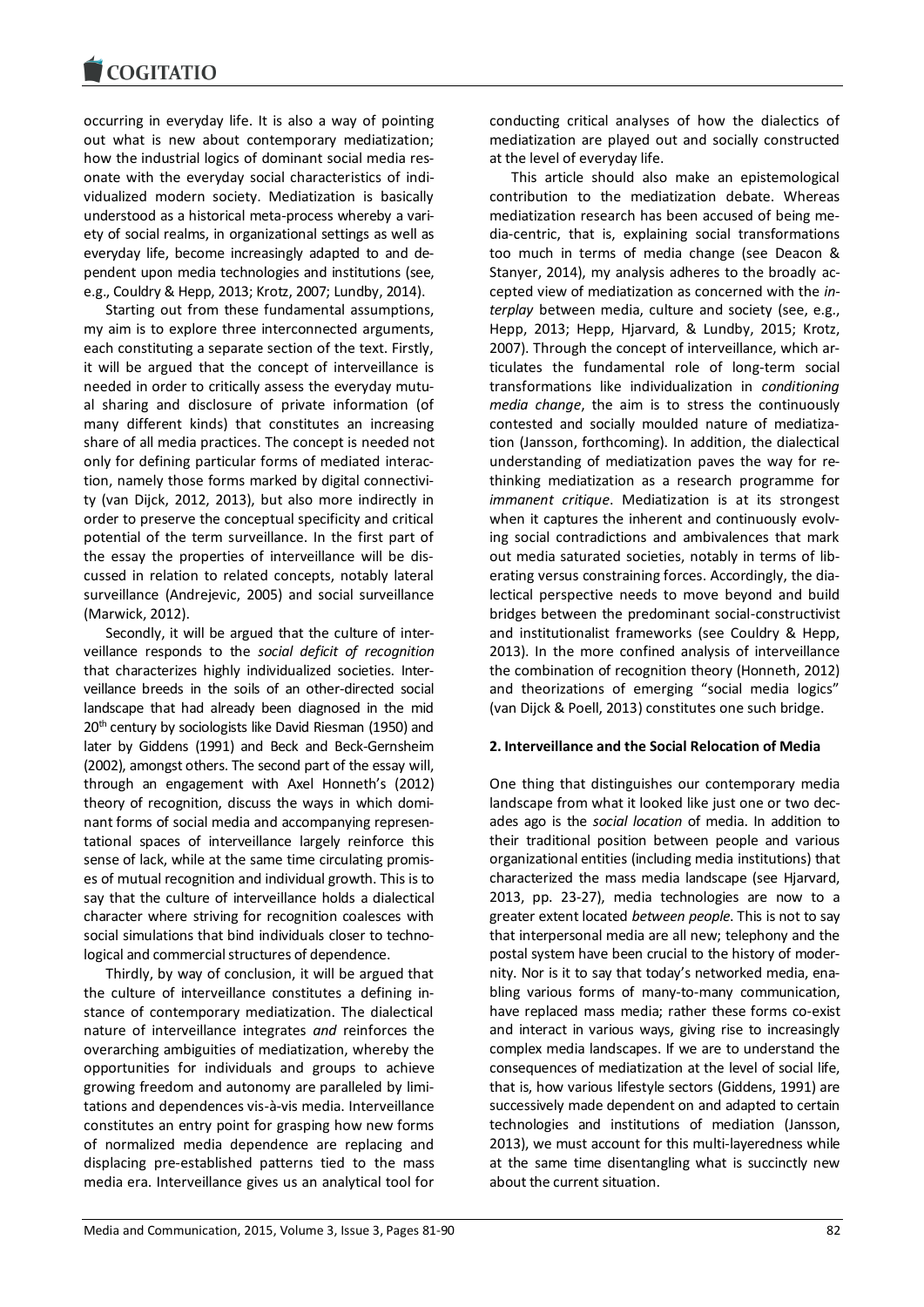A relevant framework for identifying the novelty of our networked media landscape is suggested by van Dijck and Poell (2013), who introduce four elements of what they call "social media logic": *programmability*, *popularity*, *connectivity* and *datafication*. Whereas the whole idea of any coherent "media logic(s)" should be treated with great caution, it is fair to argue that there exist processes at *the industrial level* of media circulation that are built into the very techno-economic architecture. As Hepp (2013, p. 46) points out in a critique of media logic(s), "in the functionalities of media logic we no longer see the acting subjects, the meaningfulness of their action, as well as all the other problems of power in communication". This is important. In adopting van Dijck and Poell's (2013) notion of social media logics it should not be inferred that mediatization follows any clear-cut *social* logic(s), but that there are certain industrial mechanisms that follow calculated orders, notably algorithms, for profit maximisation. These mechanisms respond to and reinforce the social behaviour of media users, and can be located in a particular area of the digital media landscape, which may be called *dominant social media*. Such media may take the form of websites or mobile applications and involve social networking sites (e.g., Facebook, LinkedIn), video sharing sites (e.g., YouTube), blogs and microblogs (e.g., Twitter, Weibo), as well as social media extensions of various lifestyle applications (e.g., RunKeeper, Nike+). What they have in common is that they turn "platformed sociality" (van Dijck, 2013, p. 4) into economic value through the development and implementation of industrial logics (see also Gillespie, 2010; Striphas, 2015).

This is not the place for going deeper into each of the four elements suggested by van Dijck and Poell (2013). Instead, two general points will be advanced, related foremost to popularity and connectivity that are particularly important for describing how industrial logics play into the on-going social relocation of media, which will also lead us further to the question of interveillance. Firstly, van Dijck and Poell (2013, pp. 6-7) stress that the implementation of various measurements of *popularity*, such as the Like-mechanism, constitutes the extension of economic drivers that were already at place in commercial mass media settings in the shape of, for instance, top lists and ratings. The difference today is that individual media users may also take part in this competition for popularity, where the automated generation of friend stats on Facebook and follower counts on Twitter becomes, for instance, a means of expressing social integration and success. At the same time, media users are turned into (unpaid) "prosumers" of media content and the social media industry is given raw material for generating economic turnover through advertising sales (see also Fuchs, 2014, Ch. 5).

Secondly, van Dijck and Poell (2013, pp. 8-9) intro-

duce a crucial distinction between *connectivity* and *connectedness*. Whereas connectedness is all about the meaningful social connections between individuals and groups—which social media promote and which various media have enhanced and extended in different ways since their very origin—connectivity refers to "the socio-technological affordance of networked platforms to connect content to user activities and advertisers" (van Dijck & Poell, 2013, p. 8). This means that the social practices that these platforms mediate are actually not as free and open-ended as one might think, but partly governed and exploited via the algorithms of the techno-economic architecture (see also Striphas, 2015). In everyday life the distinction between connectivity and connectedness becomes difficult to identify since, for instance, many close relations may also be exploited and reproduced via automated connective processes, and vice versa. The important point is precisely this accentuated fuzziness between connectedness and connectivity—the fact that social relations are to a certain extent *premediated* and *simulated* through automated patterns of connectivity. These concepts will be further explored below.

Accordingly, the elements of popularity and connectivity reinforce one another; connectivity operates as a support for reaching the goal of popularity. In more straightforward terms, this development can be described as an escalating commoditization of social life, which today expands beyond the confines of particular groups and particular forms of communication (see, e.g., Fuchs, 2014, Ch. 5). In transmedia environments, where information flows smoothly between different platforms and devices, almost any kind of everyday practice can be measured, recorded and circulated/shared, and thus commoditized, as information either through embedded social functionalities of applications such as RunKeeper, or through external sharing via, for example, Facebook or Instagram. The industrial logics of social media stimulate their users/prosumers to think of their peers, whether close friends or more distant acquaintances, as audiences of their own lifestyle performances (see Marwick, 2013; Marwick & boyd, 2011; Turkle, 2011). In this way, dominant social media are part of gradually normalizing new forms of reflexivity and new ways of relating to the social world. As we will see, however, the identification of "social media logics" at the industrial level should not lead us to adopt a media-centric view of social transformations.

Surveillance is part and parcel of these alterations. Whilst mass media institutions have long conducted or consulted various kinds of audience research in order to increase the popularity of media products and sell audience segments to advertisers, digital media platforms enable datafication and automated, or interactive, surveillance (see Andrejevic, 2007). Datafication implies that media industries as well as other commer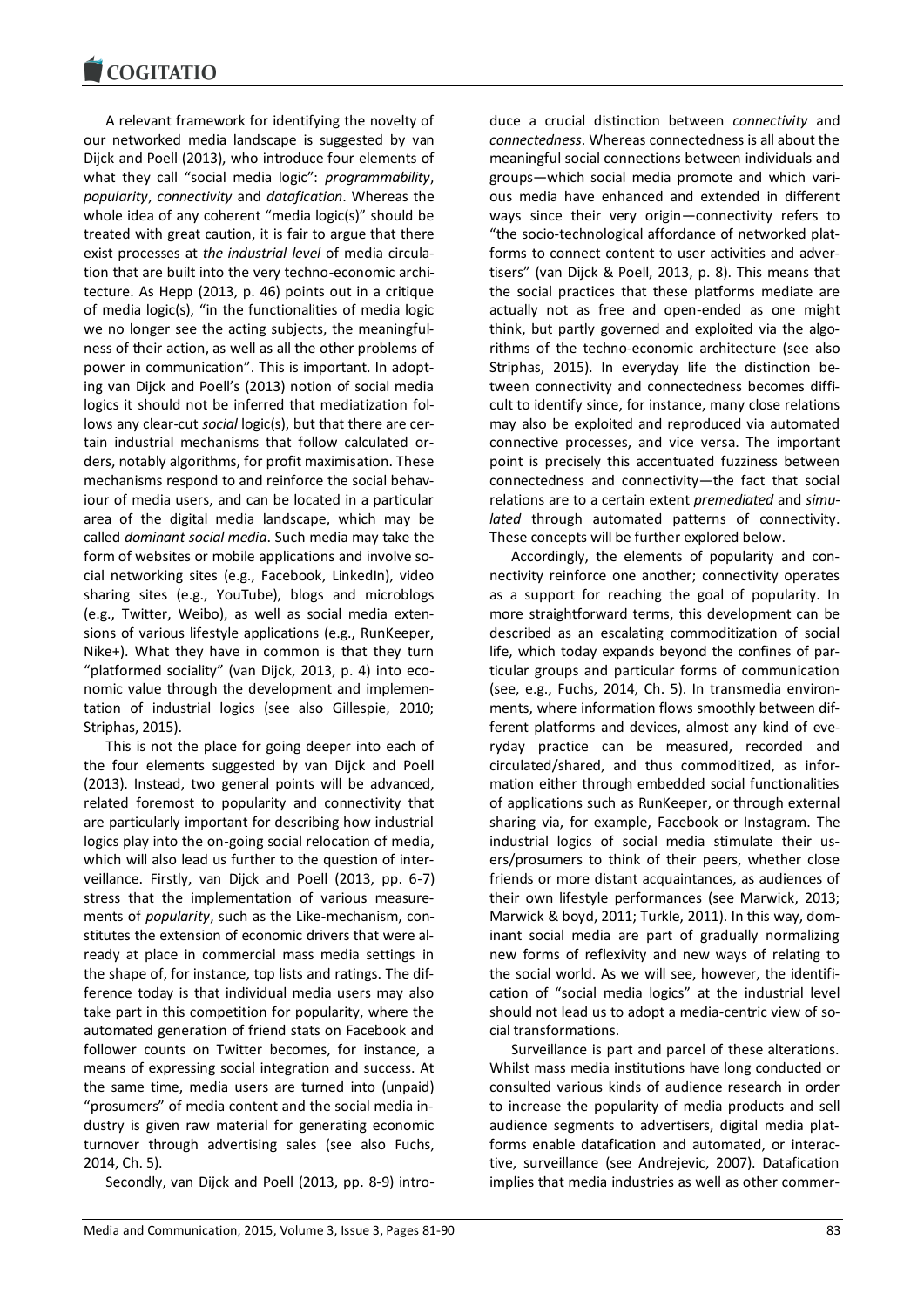cial actors are able to retrieve advanced profiles of the market and automatically target their advertising, even on a real-time basis, through instantaneous analysis of user generated data streams (Striphas, 2015; Trottier, 2011; Trottier & Lyon, 2012). Digital transmedia technologies thus revolutionize the classical model of topdown surveillance, defined as the systematic collation and analysis of information in order to exercise power over a certain population or territory (see, e.g., Giddens, 1987, pp. 14-15; Lyon, 2007, p. 14). Furthermore, several researchers have pointed out that surveillance expands beyond administrative settings (economy and state) and in various ways has come to saturate social life in the form of peer-to-peer monitoring (e.g., Andrejevic, 2005). This tendency should be seen in light of the aforementioned relocation process, through which individuals and groups start relating to themselves more and more as manageable symbolic entities, even brands (see Marwick, 2013).

These diagnoses of technologically- and industriallydriven social change should certainly inform a critical view of mediatization. However, they suffer from a recurring dilemma when it comes to conceptual stringency. When applying the term surveillance to the analysis and understanding of more horizontal processes of information gathering and disclosure one runs the risk of misnaming and simplifying aspects of social life that are dense with social and cultural ambivalences. For instance, the concept of lateral surveillance, introduced by Andrejevic (2005), refers to "peer-to-peer monitoring, understood as the use of surveillance tools by individuals, rather than by agents of institutions, public or private, to keep track of one another" (Andrejevic, 2005, p. 488). The basic argument is that the expanding availability of new online technologies has also fostered a socio-cultural climate where people get accustomed to checking up on others in order to avoid risk, for example in relation to new romantic interests. Whereas Andrejevic points to a significant new area of communicational practice, it is difficult to distinguish to what extent and in which particular cases this type of peer-to-peer monitoring falls under the original definition of surveillance. The kinds of "check-ups" that Andrejevic discusses are often far from systematic and may be more acquainted with everyday social phenomena driven by affection and curiosity, even a desire for knowledge. They also, literally, contradict the hierarchical relations that originally used to define surveillance. Albrechtslund (2008), who proposes the concept of participatory surveillance for analyzing similar monitoring practices, even sees this as a potential source of social empowerment among "ordinary" or disadvantaged groups of people—a conclusion that contradicts Andrejevic's more critical view.

Similarly, Marwick's (2012) notion of social surveillance, which refers to the social media practices of "closely examining content created by others and looking at one's own content through other people's eyes" (Marwick, 2012, p. 378), problematizes the power dynamics associated with surveillance. Her point is that even though social surveillance is marked by reciprocity—that is, when people give away information they expect to get something back—it can still be framed by the notion of surveillance, because it leads to selfmanagement among social media users through the "internalization of the surveilled gaze" (Marwick, 2012, p. 381). Even sharing Marwick's understanding of how social surveillance is entangled with everyday power relations, informed by Foucault's (1977) notion of capillaries of power, two main problems may be detected. Firstly, much empirical research shows that the kinds of practices that Marwick highlights are not often systematically undertaken, but rather occur within the realm of more or less floating everyday routines (see, e.g., Christensen, 2014; Humphreys, 2011; Jansson, 2014a). When self-monitoring practices escalate into well thought out strategies for improving one's reputation or performance, such as among amateur bloggers and in certain media related professions or among adherents of the Quantified Self movement, one might probably speak of systematic procedures, and thus surveillance in the stricter sense. But these groups constitute quite exceptional cases and thus contradict Marwick's depiction of social surveillance as a widespread phenomenon related to social media in general.

Secondly, when speaking of the internalization of the surveilled gaze, what Marwick outlines is largely a technologically driven cultivation process, akin to Andrejevic's thoughts on how the spread of new surveillance tools instils new forms of behaviour among ordinary people. Also if we would agree on the idea that monitoring practices enabled by dominant social media are to be seen as a particular kind of surveillance we should be cautious about placing all social media use under the same rubric. Whereas the industrial logics of social media, and the elements of connectivity and popularity in particular, may sustain a drive towards more open-ended forms bonding, as identified already in Wittel's (2001) analyses of network sociality, studies also show that social media (just like other technologies) are appropriated in culturally specific ways (e.g., Christensen, 2014; Jansson, 2014a).

We thus need a concept that allows for complex analyses of the social processes related to mediated monitoring and control—without emptying out the original meaning and critical potential of the term surveillance. What may be termed interveillance resembles closely the phenomena outlined by Andrejevic, Albrechtslund and Marwick.<sup>1</sup> Interveillance includes the

1

<sup>1</sup> Another concept that has been juxtaposed with surveillance is sousveillance, coined by artist Steve Mann. However, sousveillance should be seen as a deliberate reaction to surveillance processes, involving highly reflexive and technologically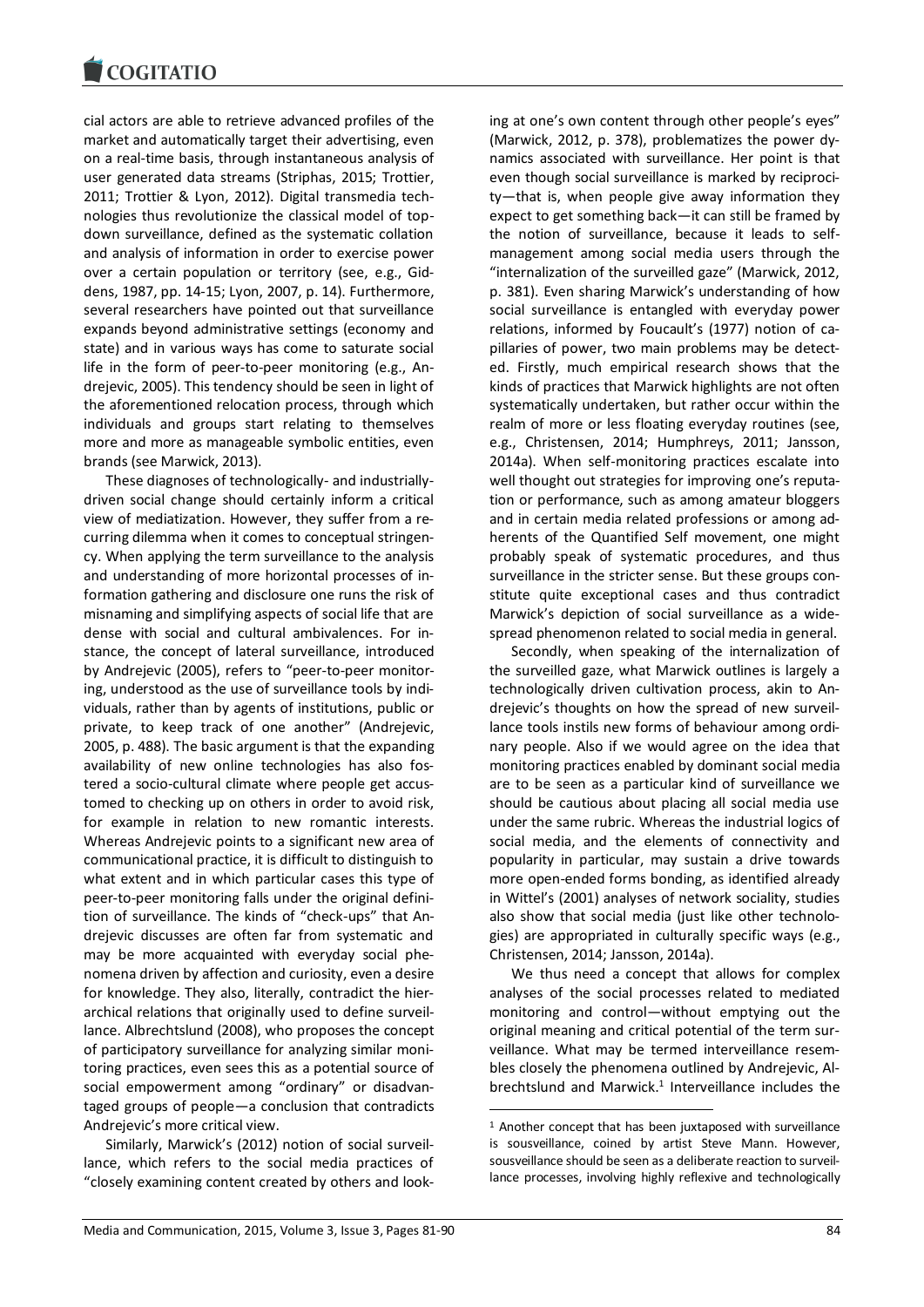kinds of everyday check-ups that Andrejevic discusses, as well as Albrechtslund's more expressively oriented practices and the anticipation of other people's mediated gazes. Interveillance also includes the normalization of horizontal networking practices that Marwick refers to. Interveillance means that social agents to a growing extent come to understand and define the relations between themselves and others via automatically generated recommendations of contacts and commodities (connectivity) and quantified simulations of social status (popularity). Interveillance practices are thus inseparable from societal surveillance processes, foremost algorithmically based commercial surveillance (datafication), but they are not systematic and hierarchical *per se*. Rather, they are driven by the fundamental social needs through which identities are (re)created and manifested, and thus take on a relatively non-reflexive and volatile character (see Table 1).

| Table 1. Analytical distinctions between surveillance |
|-------------------------------------------------------|
| and interveillance.                                   |

|                       | Surveillance                       | <i>Interveillance</i>          |
|-----------------------|------------------------------------|--------------------------------|
| Driving force         | Control of<br>people and<br>spaces | Identity<br>development        |
| Mode of<br>practice   | Systematic<br>procedures           | Everyday<br>routines           |
| Power relation        | Hierarchical,<br>formal            | Multi-layered,<br>informal     |
| Direction of<br>flows | Mainly one-<br>way, vertical       | Mainly two-<br>way, horizontal |

Furthermore, to the extent that interveillance practices become part of everyday life, they do not look the same and do not involve the same media in all social groups and in all walks of life. This means that if we want to grasp the culture of interveillance as a broader and socially complex transformation we have to combine media-centric models of altered "media logics", understood as industrial modes of accumulation as discussed above, with historically contextualized understandings of socio-cultural structures and their transformation. In the following section attention will turn to Honneth's (2012) theory of recognition in order to outline a critical perspective through which the social nature and historical development of interveillance can be further explicated and problematized. Through this elaboration a more general account will be developed of mediatization as a dialectical process that integrates interveillance as a key feature and increasingly promi-

advanced political actions and artistic interventions that aim to strengthen the power and communion of "ordinary citizens". While partly related, the concept covers a different set of practices and different social dynamics than the horizontal forms of everyday monitoring discussed here.

nent social force behind the current escalation of everyday media dependence.

#### **3. Interveillance and Simulated Recognition**

First of all we must specify what recognition means and why it has become a critical issue in modern society. Honneth (2012), who takes his key from psychoanalytical theory, sees recognition as a basic requirement for the individual to establish a sense of security in his or her capability of thinking, reflecting and acting independently of other individuals. Such a sense of autonomy cannot emerge without the positive attention from significant others, who contribute to both social integration and a sense of individual worth on behalf of the individual. The individual's desire to belong to groups is thus not merely a reflection of integrative forces, but should be understood as a quest for *autonomy through recognition*. One of the predicaments of Honneth's theory of recognition is that "groups should be understood, whatever their size or type, as a social mechanism that serves the interests or needs of the individual by helping him or her to achieve personal stability and growth" (Honneth, 2012, p. 203). However, the membership of groups gives no guarantee for recognition in the true sense of the word, since groups may also involve repressive tendencies that rather lead to conformism and the dissolution of autonomy.

In Honneth's positive definition of the term, recognition "should be understood as a genus comprising various forms of practical attitudes whose primary intention consists in a particular act of affirming another person or group" (Honneth, 2012, pp. 80-81). The concept thus contains three basic premises: recognition should be (1) positively affirmative, (2) actualized through concrete action (rather than just symbolical in nature), and (3) explicitly intended (rather than emerging as a social side effect or means for reaching other goals). It is also stated that the basic attitude of recognition can take the form of different "sub-species", notably love, legal respect and esteem. Against such pure stances of recognition Honneth poses ideological forms of recognition that rather exploit the individual's psychosocial needs in order to install attitudes that reproduce certain structures of domination. One example is the way in which societies of different epochs have endorsed certain attributes among certain groups (based on gender, sexuality, ethnicity, and so on) as part of the reproduction of hegemonic orders for the division of labour: "We could easily cite past examples that demonstrate just how often public displays of recognition merely serve to create and maintain an individual relation-to-self that is seamlessly integrated into a system based on the prevailing division of labour" (Honneth, 2012, p. 77). Such ideological forms of recognition are false, Honneth argues, because they fail to promote personal autonomy.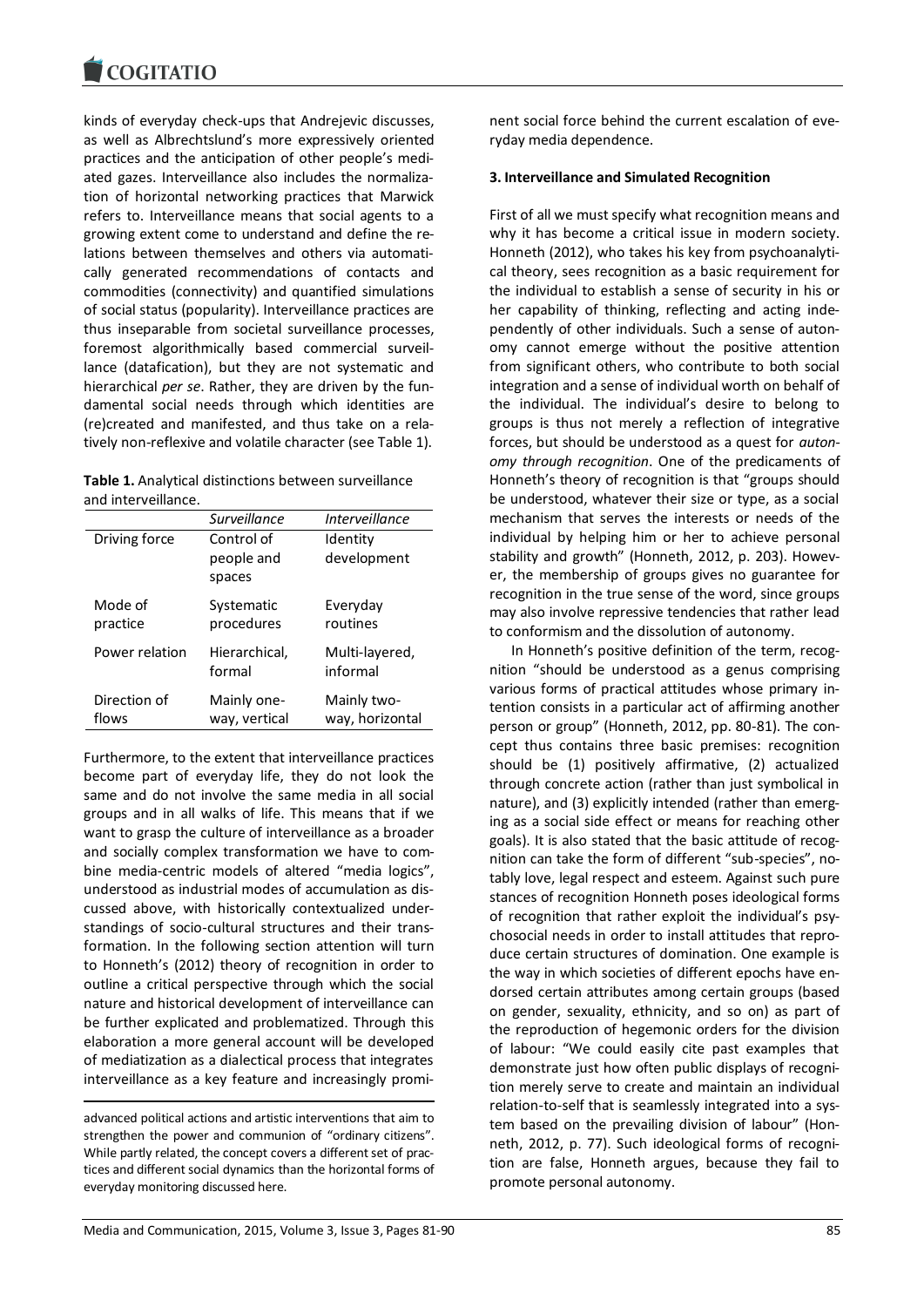Recognition theory has so far gained very little at $t$ ention within media studies, and vice versa. $2$  In my view, Honneth's thinking around recognition lays the ground for a broader social critique of how the expansion of interveillance resonates with structural transformations. His analyses point especially to the negative consequences of an extended individualization process, including forces that under the auspices of supporting autonomy and recognition actually operate in the opposite direction. Whereas individualization in its positive fulfilment sets individuals free from oppressive structures and normalizes the pluralization of choice it also leads to a state of increased psychological anxiety and vulnerability among individuals, which in turn can be seen as "*one*, if not *the*, central motive behind group formation today" (Honneth, 2012, p. 207). Since modern society, as opposed to more traditional formations, does not provide one unified standard (such as religiously grounded ethics) in relation to which the individual may estimate the value of his or her achievements, it becomes increasingly important for the individual to achieve recognition within the peer group. Furthermore, media institutions, labour markets and a multitude of commercial and political actors promote individuals to actively work on their identities and learn how to present their personalities in ways that are as beneficial as possible for reaching certain goals in society or in their careers. Honneth (2004, 2012, Ch. 9) calls this *organized self-realization*, which implies that self-realization becomes ideologically normalized as a biographical goal. Genuinely dialogical processes of recognition are undermined and replaced by standardized patterns of identity-seeking and simulated forms of recognition that serve the goal of legitimizing and further integrating individuals into the capitalist system. Authenticity and autonomy transmute into their opposites, simulation and conformism, and individuals may ultimately find their lives devoid of meaning.

We can now discern the connection to interveillance. What Honneth outlines is a dialectical transformation whereby the individual quest for recognition and autonomy rather leads to the legitimation of and dependence on various technological and economic

-

systems (see also, e.g., Beck & Beck-Gernsheim, 2002; Boltanski & Chiapello, 1999/2007; Giddens, 1991). Honneth does not pay much attention to media technologies and institutions, however. To the extent they are mentioned, they are taken as a compound institution, "electronic media" (Honneth, 2012, p. 162), that operates as a machinery for normalizing desirable formats of selfrealization through for example advertising and popular fiction, which play the role of legitimizing certain ideological forms of recognition. This diagnosis resonates in interesting ways with Riesman's (1950/2001) account of how other-directedness spread as the dominant mode of social conformity in post-war America, involving reflexive forms of lifestyle management among the urban middle classes. The desire to achieve mutual recognition among peers was channelled through standardized consumption practices whose symbolic meanings were socially implanted via mass media.

The mass media system thus operates both as a map and a guidebook of the social terrain; a system that establishes and negotiates the codes through which patterns of interpersonal recognition (and misrecognition) evolve. This means that mass media not only mediate but also, and perhaps more significantly, *premediate* social expectations and experiences of individual actors (Grusin, 2010), turning the process of (mass) mediation *per se* into a force of symbolic legitimation. What (and who) is mediated is what counts as important. As Couldry (2003) suggests, the symbolic power of media (taken in the broad, institutional sense) rests on a dominant mythology that constructs *the* media as an institution that circulates symbolic material possessing exceptional social, cultural, economic and/or political significance. This mythology functions as a stabilizing factor in relation to the social anxieties articulated through organized self-realization, and legitimizes people's ritualized dependence on mass media as a *structure of premediated recognition*.

Today we must rethink these relations. The widespread usage of social media, mobile devices and numerous transmedia applications has in recent years come to play into the social functions of mass media, both challenging and extending them. A growing share of media users, especially younger groups, orient their media habits towards interactive platforms, such as Facebook and YouTube, that circulate user-generated flows as well as content emanating from mass media industries.<sup>3</sup> As Gillespie (2010, p. 347) argues, these platforms have become the "curators of public discourse". They both enable and demand continuous monitoring and updating, and thus feed off precisely

-

<sup>2</sup> On the whole, recognition theory attains a strong political and social philosophical bias. In a recent volume entitled *Recognition Theory as Social Research* (O'Neill & Smith, 2012), in spite of the broad scope of the book, none of the eleven chapters addresses the pervasive role of media for shaping contemporary relations of recognition. In media and communication studies the work by Nancy Fraser (e.g., 2000, 2001) has gained substantial attention among scholars studying for instance the politics of identity and migration. The most significant work that has brought together questions of recognition and mediation is Boltanski's (1996/1999) book *Distant Suffering*. This work deals chiefly with spectatorship, however, and is linked to questions of pity and self-justification in the age of mass mediated humanitarian spectacles.

<sup>3</sup> In Sweden, for instance, one of the leading countries in this development, more than 50 per cent of young Internet users (ages 12−18 years) use YouTube every day and more than 50 per cent of Internet users between 20 and 45 years old use YouTube every week (Findahl, 2014).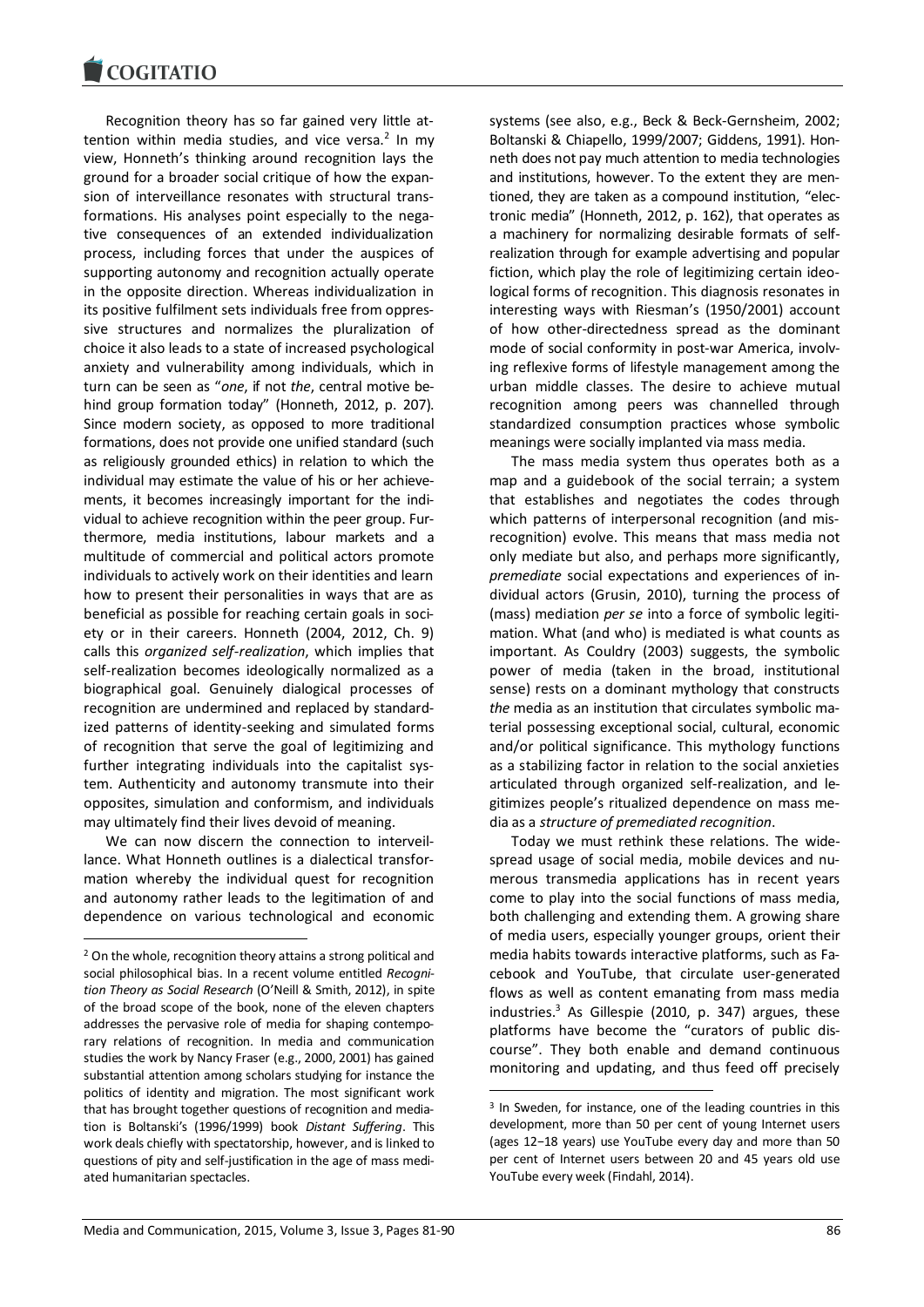those psychosocial needs and desires that characterize other-directed life environments, while at the same time extending the pre-established mythology of institutionalized mediation as a marker of socio-cultural status. Accordingly, dominant social media build their success upon the promises of providing solutions to recognition deficit, but contribute at the same time to the reinforcement of interveillance culture through the circulation of *simulated forms of recognition*, which now exist alongside various premediated forms.

This is *not* to say that all forms of interaction that occur via dominant social media resonate with the industrially invoked logics of popularity scores and simulations of connectedness, or that all forms of recognition on these platforms are of an ideological nature. It is *not* to say that connective practices, such as liking, commenting and (geo)tagging, are always to be seen as mere expressions of interveillance and cannot be part of deeper relations of recognition, such as love, friendship or identity politics, or make up community maintaining flows of phatic communication (see, e.g., Ling, 2008; Miller, 2008). However, the architecture of dominant social media and the interfaces through which interveillance unfolds sustain open-ended processes of simulation where the distinction between connectivity and connectedness is collapsed (van Dijck, 2013). For instance, whereas algorithmic systems keep track of how many connections (friends, followers, etc.) different users have and how many confirmative acts certain posts generate, these functionalities contradict the dialogical aspects that mark pure forms of recognition and make it possible for each actor to hermeneutically assess and build trust in the intentionality and practical relevance of other communicators' symbolic acts (cf. Striphas, 2015). On the contrary, social media relations are typically marked by *uncertainty* as to what intentions and what level of involvement may hide behind the digital interface, that is, what is "actually" going on.

This mediated social uncertainty, which can be identified in areas as diverse as political action (e.g., related to microblogging) and intimate relations (e.g., dating sites), is exactly what characterizes and reinforces the culture of interveillance. In interveillance there is never any affirmative dialogue. In interveillance, recognition is continuously at stake, but never achieved.

In this section, an explanation has been provided of how the expanding industrial logics of social media interact with long-term social transformations of individualized societies. The overarching point is that dominant social media contribute to the normalization of simulated forms of recognition, which establishes interveillance as a ritualized part of everyday life and makes certain media devices and applications ritually indispensable to social life. At the same time, however, we should embrace the fact that the overall consequences of interveillance are ambiguous and take on different (often contradictory) appearances in different

When raising critical questions concerning the social and existential costs of our connected lives we should thus move beyond simplified views of social fragmentation and media power. Rather, the type of social and cultural critique that should be considered is of an *immanent* nature (see, e.g., Fornäs, 2013). The purpose of immanent critique is precisely to grasp the contradictions and ambiguities that characterize social transformations on both individual and structural levels, and explore how these levels are interrelated. In the following section I will discuss the ways in which the culture of interveillance may signify a new stage within the broader dialectical meta-process of mediatization.

#### **4. Interveillance and the Dialectics of Mediatization**

Two main points have so far been advanced. Firstly, it has been described how interveillance is related to the social relocation of media, including the growing prominence of dominant social media, and argued that we need to maintain analytical distinctions between interveillance and surveillance (Table 1). Secondly, it has been argued that the emerging culture of interveillance, and its variations, can only be sufficiently understood if we account for how the industrial logics of social media resonate with social forces already at play in individualized societies, above all the increasingly open-ended quest for recognition. This is where we find the fundamental energy that drives and entertains the commercial machineries of dominant social media, which in turn occupy an increasingly significant role in normalizing partly new ways of defining social relations and senses of self (notably in terms of connectivity and popularity). *The culture of interveillance thus arises through the mutual operation of social and technoeconomic forces. It denotes a cultural condition where identity creation is saturated with monitoring practices based on simulations of connectedness and recognition, thus reproducing the ambiguities of recognition they were intended to stabilize.*

What follows from this is my third and concluding point; the culture of interveillance both integrates and reinforces the dialectics of mediatization. The term mediatization refers to something more than just the general development and appropriation of *more* media within *more* areas of social life. While such quantitative elements are indeed part and parcel of the mediatization meta-process, as Hepp (2013) points out, we can only estimate the real force of mediatization once we are able to detect substantial social and cultural trans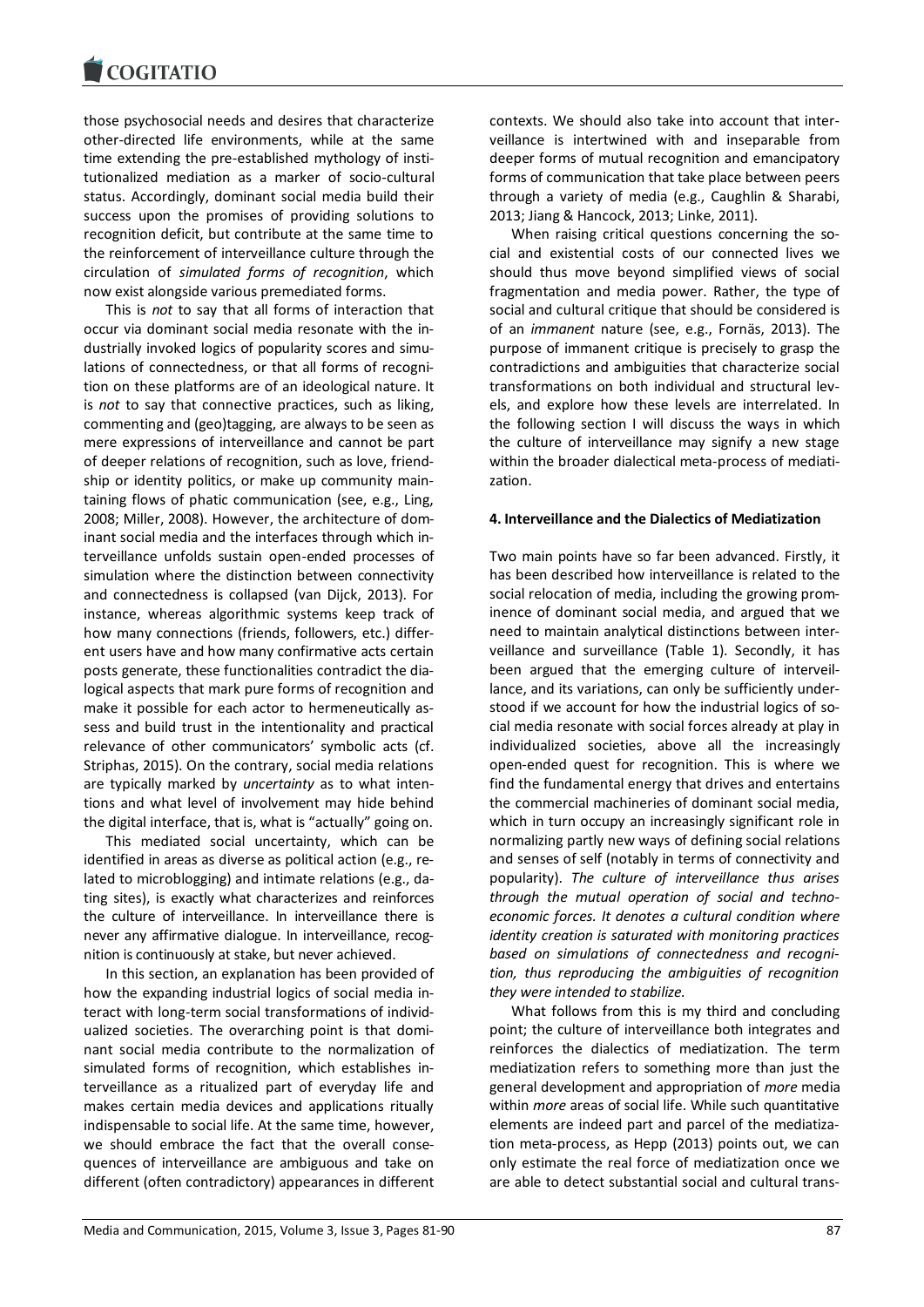formations tied to the establishment of new media technologies as *cultural forms* (Williams, 1974; see also Hjarvard & Nybro Petersen, 2013). When this happens, as it did with radio and television during the broadcasting era, media are experienced as more or less indispensable and social life becomes difficult to manage, and indeed to imagine, without them. During a long period of the 20<sup>th</sup> century, and still today, modern life was spatially and temporally ordered in relation to the material and cultural properties of these media (see, e.g., Scannell, 1996; Spigel, 1992). While broadcasting, taken as one institution, enabled new forms of social extension and functioned as a (pre)mediator of recognition, as discussed above, it also established (more or less context specific) dependencies vis-à-vis certain flows of information and certain technologies.

In a similar manner, the culture of interveillance encompasses the normalization of a new set of everyday media routines and the taken-for-grantedness of certain media ensembles—such as, smartphones, tablets, Wi-Fi networks and social media accounts. Interveillance practices, as we have seen, are thoroughly interwoven with other kinds of everyday practices and are rarely systematic or strategic in nature. They come to surface as "something one just does", while on the move or while waiting, during free time or while pursuing other routines. They are also interwoven with other online activities (news gathering, shopping, gaming, and so forth), which together contribute to the social construction of media as *indispensable things* (Jansson, 2014b). There are several empirical studies showing that a life without mobile media devices and various social media applications would be more or less unthinkable to many social groups today and that people even develop counter-routines in order to cope with their experiences of being increasingly "addicted" to keeping an eye on various information flows and updates, responses to things they have posted online and the fluctuations of social media scores (e.g., Bengtsson, 2015; Hall & Baym, 2012; Paasonen, 2014).

Dependencies may also be of a more formal, transactional nature. As we have already seen, the basically horizontal processes of interveillance are structurally integrated with vertical processes of automated commercial surveillance. This means that each user of an online service has to subscribe to terms and conditions that allow the service provider to aggregate, store and analyze data flows in order to build consumer segments for targeted online advertising, that is, to maintain the industrial logics. The kinds of recognition that may stem from such personalized services and publicity offers are ideological in the sense that they contribute to the legitimation of the dominant system itself rather than to individual autonomy (following Honneth, 2012). Whereas this means that many social media sites (such as Facebook and YouTube) to some extent occupy the same symbolically orienting function as the

mass media, being part of the premediation of social relations and identities, they are at the same time transforming these conditions through turning individual media users, or prosumers, into agents of their own surveillance. They are explicitly complying with substantial privacy restraints, whose character and implications they often find obscure and/or difficult to penetrate (Andrejevic, 2007, 2014). Previous research shows that most media users feel less anxious in relation to this type of systematic surveillance than in relation to interveillance practices (see Marwick, 2012; Taddicken, 2012; Jansson, 2012) but also tend to overlook the actual terms of use that they sign (Best, 2010; Andrejevic, 2014). What may seem like a space of recognition is thus literally turned into a space of transactional dependence and "infinite debt" (Andrejevic, 2014), which in turn reproduces the functional dependence vis-à-vis various technological systems and infrastructures.

Mediatization is thus a complex transformative force that integrates *both* a liberating potential, the prospects of greater autonomy and new avenues towards social recognition enabled by media, *and* new forms of dependence that in different ways restrict the prospects of liberation. The dialectical relations between these two sides vary over time and depend on socio-cultural as well as media-specific factors that have to be identified empirically. The point that has been outlined in this essay, via the concept of interveillance, is just one yet increasingly prominent expression of the dialectics of mediatization. We may even say that this represents a new face, or a new stage, of mediatization. In this analysis the fact that mediatization processes are characterized by a complex, and contextually dependent, interplay between industrial logics and more enduring social transformations has been highlighted. If we want to formulate an immanent critique of why a growing share of the world's population allows their lives and identities to get entangled with increasingly complex technological and commercial structures of surveillance we should take this interplay into consideration—and thus also transcend the divide between institutional and social-constructivist perspectives on mediatization.

#### **Acknowledgments**

This article is part of the ongoing research project "Cosmopolitanism from the Margins: Mediations of Expressivity, Social Space and Cultural Citizenship", funded by the Swedish Research Council (2012−2015). The author would like to thank Miyase Christensen, Karin Fast and Johan Lindell for valuable discussions and comments on earlier versions of this text, as well as the anonymous reviewers for their very constructive critique.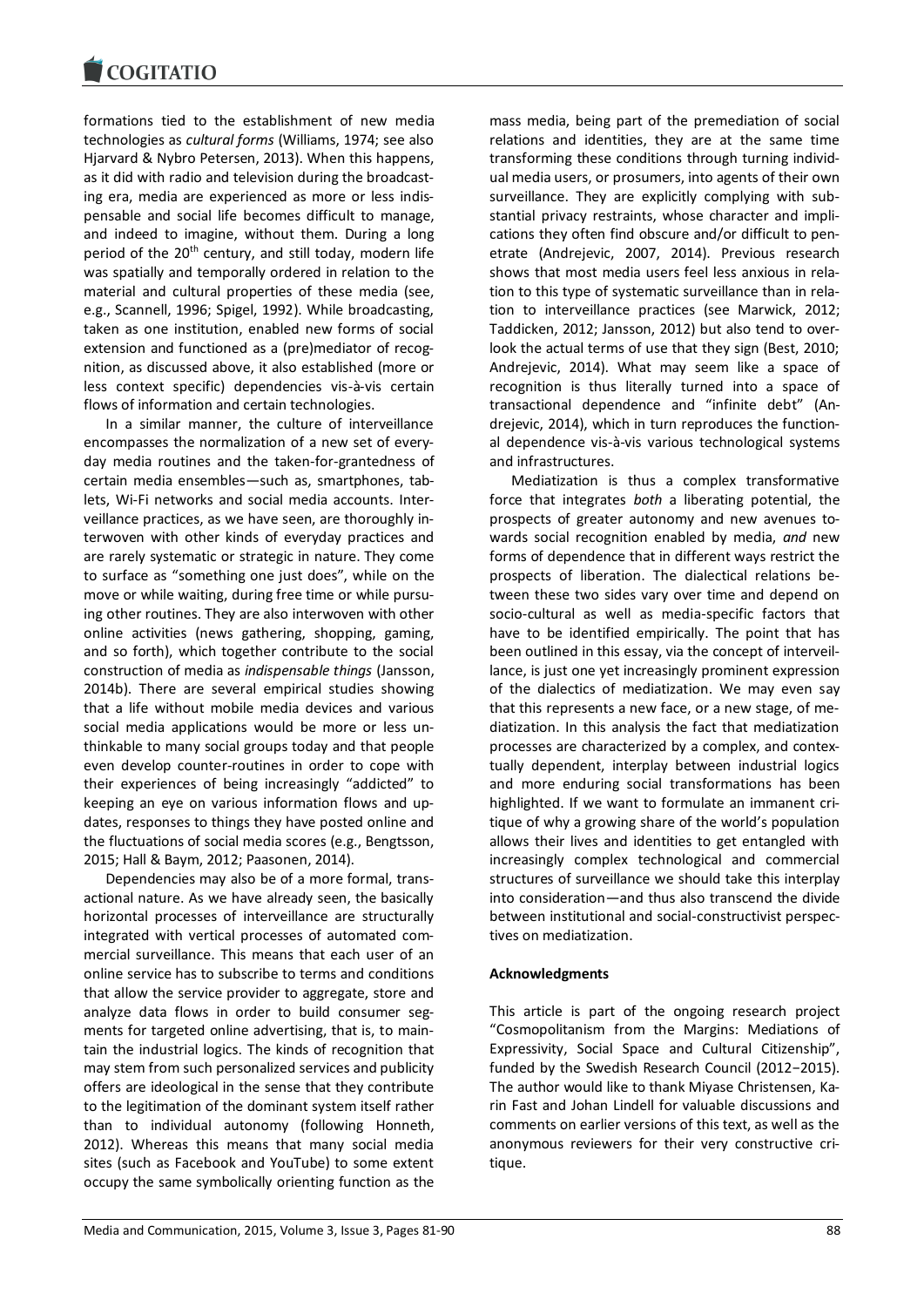## **Conflict of Interests**

The author declares no conflict of interests.

### **References**

- Albrechtslund, A. (2008). Online social networking as participatory surveillance. *First Monday* 13(3).
- Andrejevic, M. (2005). The work of watching one another: Lateral surveillance, risk, and governance. *Surveillance and Society*, *2*(4), 479-497.
- Andrejevic, M. (2007). *iSpy: Surveillance and power in the interactive era*. Lawrence: University Press of Kansas.
- Andrejevic, M. (2014). The infinite debt of surveillance in the digital economy. In A. Jansson & M. Christensen (Eds.), *Media, surveillance and identity: Social perspectives* (pp. 91-108). New York: Peter Lang.
- Beck, U., & Beck-Gernsheim, E. (2002). *Individualization: Institutionalized individualism and its social and political consequences.* London: Sage.
- Bengtsson, S. (2015). *An ethics of ambiguity in a culture of connectivity?* Paper presented at the international research workshop Mediatisation of Culture and Everyday Life, 23-24 April 2015, Stockholm, Sweden.
- Best, K. (2010). Living in the control society: Surveillance, users and digital screen technologies. *International Journal of Cultural Studies*, *13*(1), 5-24.
- Boltanski, L. (1996/1999). *Distant suffering: Morality, media and politics.* Cambridge: Cambridge University Press.
- Boltanski, L., & Chiapello, E. (1999/2007). *The new spirit of capitalism*. London: Verso.
- Caughlin, J. P., & Sharabi, L. L. (2013). A communicative interdependence perspective of close relationships: The connections between mediated and unmediated interactions matter, *Journal of Communication*, *63*(5), 873-893.
- Christensen, M. (2014). Complicit surveillance and mediatized geographies of visibility. In A. Jansson & M. Christensen (Eds.), *Media, surveillance and identity: Social perspectives* (pp. 15-31). New York: Peter Lang.
- Couldry, N. (2003). *Media rituals: A critical approach*. London: Routledge.
- Couldry, N., & Hepp, A. (2013). Conceptualizing mediatization: Contexts, traditions, arguments. *Communication Theory*, *13*(3), 191-202.
- Deacon, D., & Stanyer, J. (2014). Mediatization: Key concept or conceptual bandwagon? *Media, Culture & Society*, *36*(7), 1032-1044.
- Findahl, O. (2014). *Svenskarna och Internet 2014*. Stockholm: SE (Stiftelsen för Internetinfrastruktur).
- Fornäs, J. (2013). The dialectics of communicative and immanent critique in cultural studies. *TripleC*, *11*(2), 504-514.
- Foucault, M. (1977). *Discipline and punish*. New York: Knopf Doubleday Publishing Group.
- Fraser, N. (2000). Rethinking recognition. *New Left Review*, *3*(May-June 2000), 107-120.
- Fraser, N. (2001). Recognition without ethics? *Theory, Culture and Society*, *18*(2-3), 21-42.
- Fuchs, C. (2014). *Social media: A critical introduction*. London: Sage.
- Giddens, A. (1987). *The nation-state and violence: Volume two of a contemporary critique of historical materialism*. Berkeley: University of California Press.
- Giddens, A. (1991). *Modernity and self-identity: Self and society in the late modern age*. Cambridge: Polity Press.
- Gillespie, T. (2010). The politics of "platforms". *New Media & Society*, *12*(3), 347-364.
- Grusin, R. (2010). *Premediation: Affect and mediality after 9/11*. Basingstoke: Palgrave Macmillan.
- Hall, J. A., & Baym, N. K. (2012). Calling and texting (too much): Mobile maintenance expectations, (over)dependence, entrapment, and friendship satisfaction. *New Media and Society*, *14*(2), 316-331.
- Hepp, A. (2013). *Cultures of mediatization*. Cambridge: Polity Press.
- Hepp, A., Hjarvard, S., & Lundby, K. (2015). Mediatization: Theorizing the interplay between media, culture and society. *Media, Culture & Society*, *37*(2), 314-324.
- Hjarvard, S. (2013). *The mediatization of culture and society*. London: Routledge.
- Hjarvard, S., & Nybro Petersen, L. (2013). Mediatization and cultural change. *MedieKultur*, *54*, 1-7.
- Honneth*,* A. (2004). Organized self-realization: Some paradoxes of individualization, *European Journal of Social Theory*, *7*(4), 463-478.
- Honneth, A. (2012). *The I in the we: Studies in the theory of recognition*. London: Polity Press.
- Humphreys, L. (2011). Who's watching whom? A study of interactive technology and surveillance. *Journal of Communication*, *61*(4), 575-595.
- Jansson, A. (2012). Perceptions of surveillance: Reflexivity and trust in a mediatized world (the Case of Sweden). *European Journal of Communication*, *27*(4), 410-427.
- Jansson, A. (2013). Mediatization and social space: Reconstructing mediatization for the transmedia age. *Communication Theory*, *23*(3), 279-296.
- Jansson, A. (2014a). Textures of interveillance: A sociomaterial approach to the integration of transmedia technologies in domestic life. In A. Jansson & M. Christensen (Eds.), *Media, surveillance and identity: Social perspectives* (pp. 145-162). New York: Peter Lang.
- Jansson, A. (2014b). Indispensible things: On mediatization, space and materiality. In K. Lundby (Ed.), *Mediatization of communication (Handbook of communication sciences, vol. 22)* (pp. 273-295). Berlin: